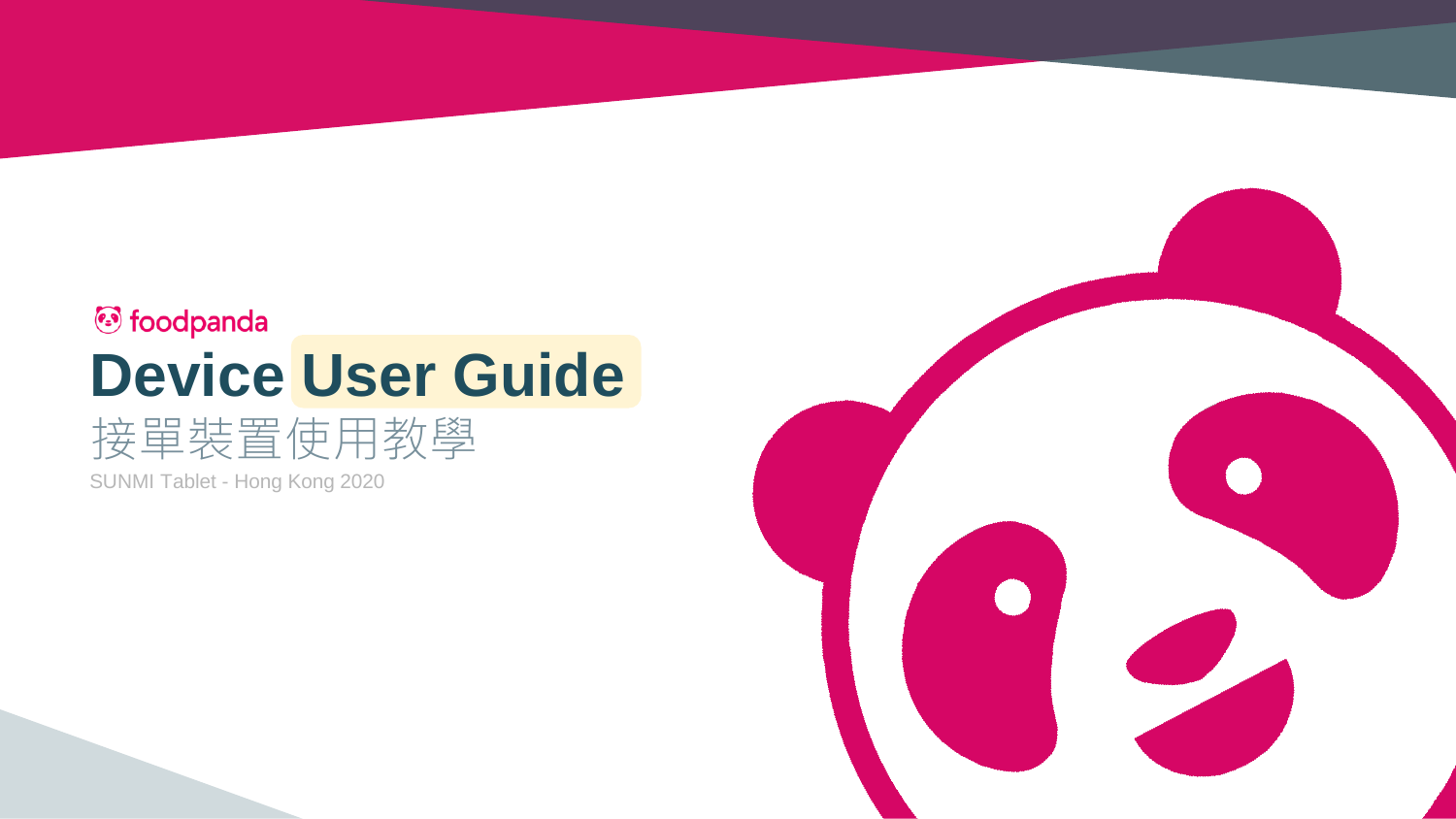## **Set Up Your Device**

安裝接單裝置

### Enter Vendor App "goDroid"

在接單裝置上開啟接單程式 「goDroid」







### Select "Hong Kong" as location 選擇「香港」並按「開始吧!」



#### Click "Try Again" if the application kept loading for >1 minute

如畫面載入時間超過1分鐘, 按「重試」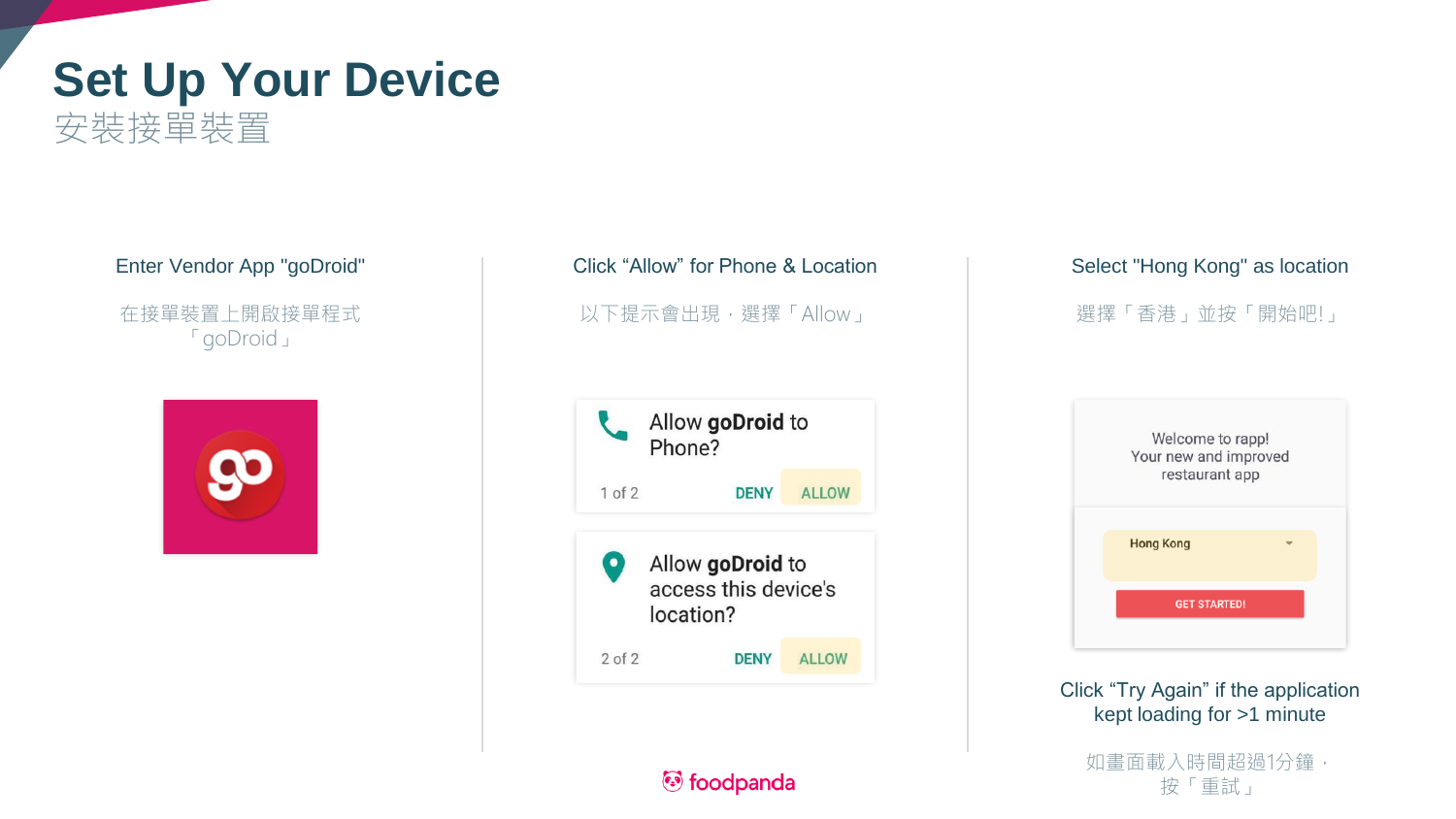## **In-App Tutorial (Test Order)** 接單程式內置教學 (連測試訂單)

After successful login, follow our guide, go through the 5-step tutorial

> 成功載入接單程式後, 依照提示完成簡單教學



#### A Test Order will be sent to you for practice, please try to accept or decline it

測試訂單會傳送到接單裝置上, 並有鈴聲提示,您可嘗試接受或拒絕訂單



*v* foodpanda

In the future, feel free to Click "Show me the App" under the main menu to review our app guide again 您可隨時回到主頁面的「顯示應用程式」, 再次觀看教學內容

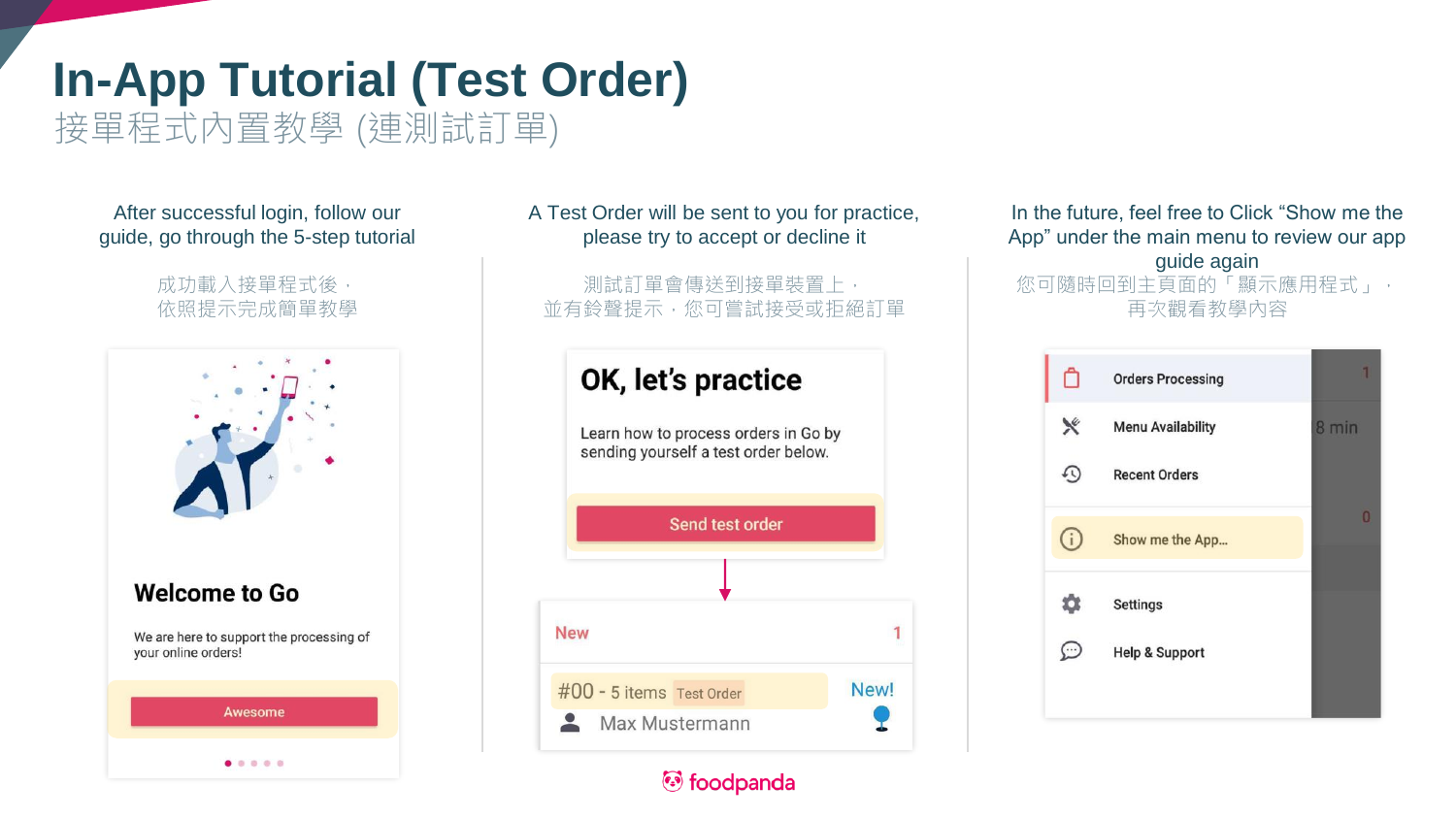## **Change App Language** 設定接單程式語言

Click on "hamburger" menu icon to view the Main Menu of our app

按左上角圖示,進入主選單

| ____                              |  |
|-----------------------------------|--|
| ____                              |  |
|                                   |  |
| <b>Contract Contract Contract</b> |  |
|                                   |  |
|                                   |  |
|                                   |  |
|                                   |  |

#### Change app language setting under "Settings" page

#### 如需更改系統語言,進入主畫面後 轉至「設定」頁面,選擇「中文(香港)」

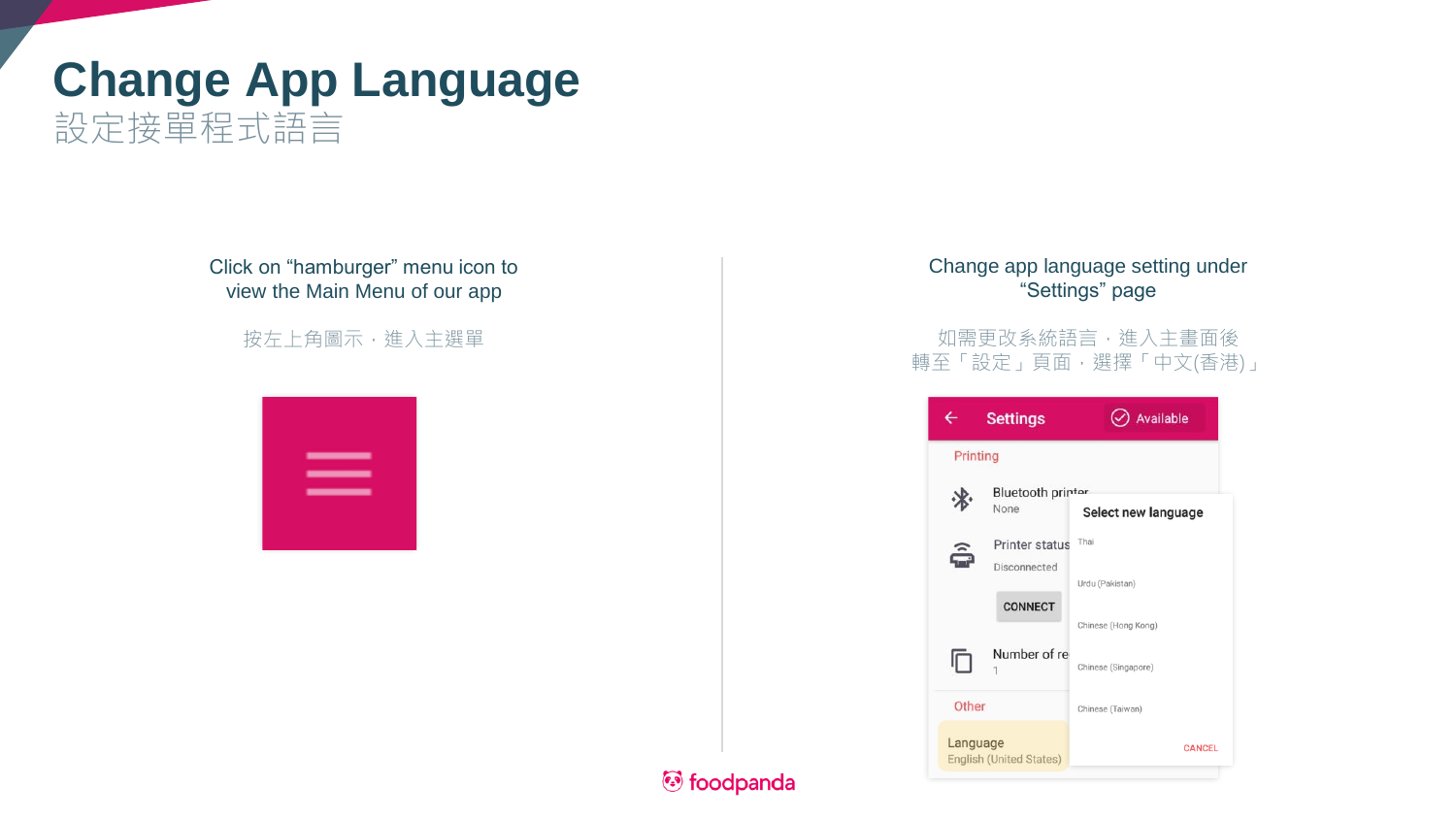## **Set Up Your Printer** 設置打印機

Click on the Bluetooth icon 點選藍芽印表機圖示 設置 ⊙營業  $\leftarrow$ 列印中 藍芽印表機 冰 None 打印機狀態  $\widehat{\mathbf{G}}$ Disconnected 連接 測試打印 收據數量  $\Box$ 

#### Choose InnerPrinter

選擇InnerPrinter

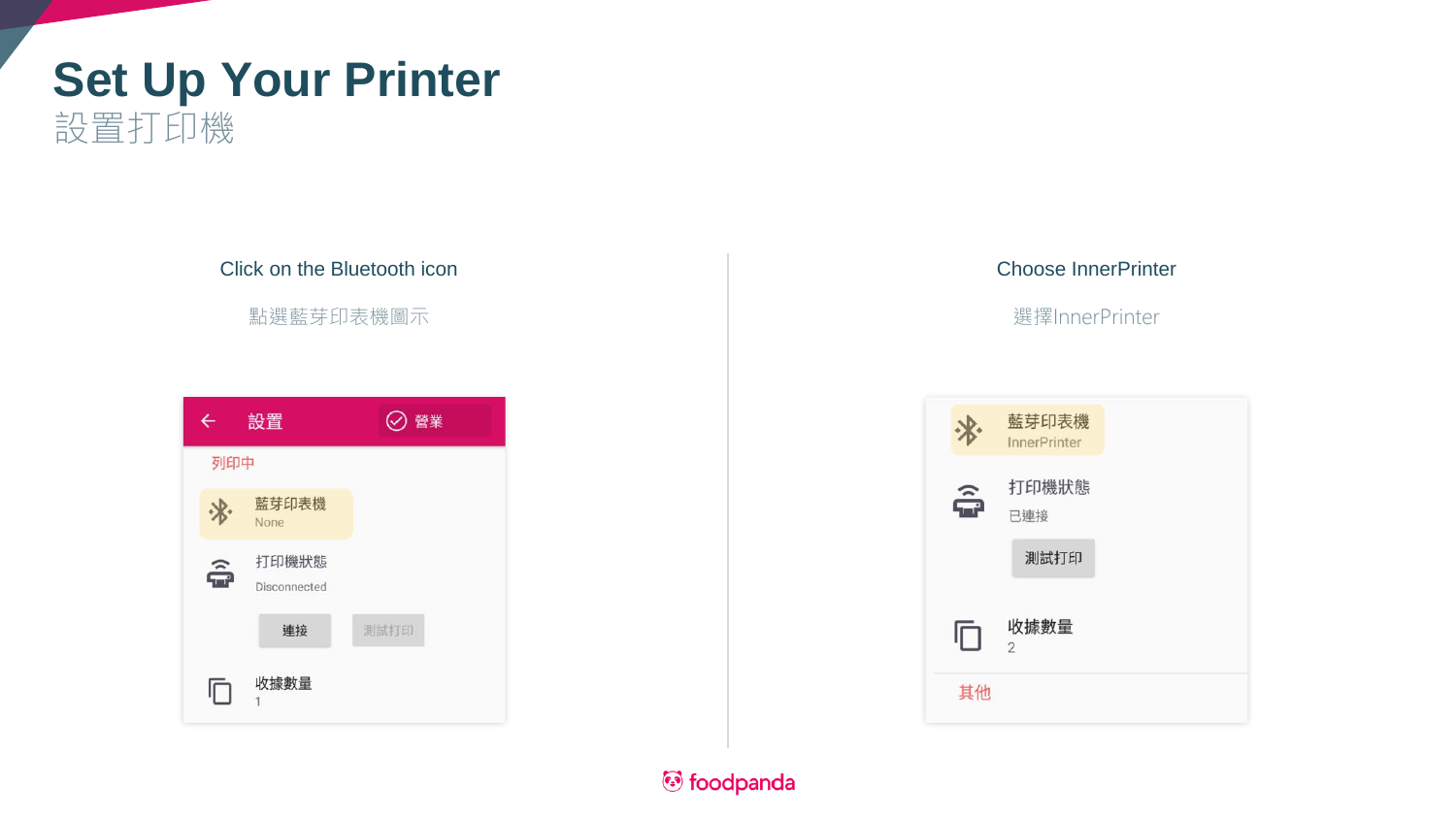# **Set Your Restaurant Status**

更新餐廳營業狀態

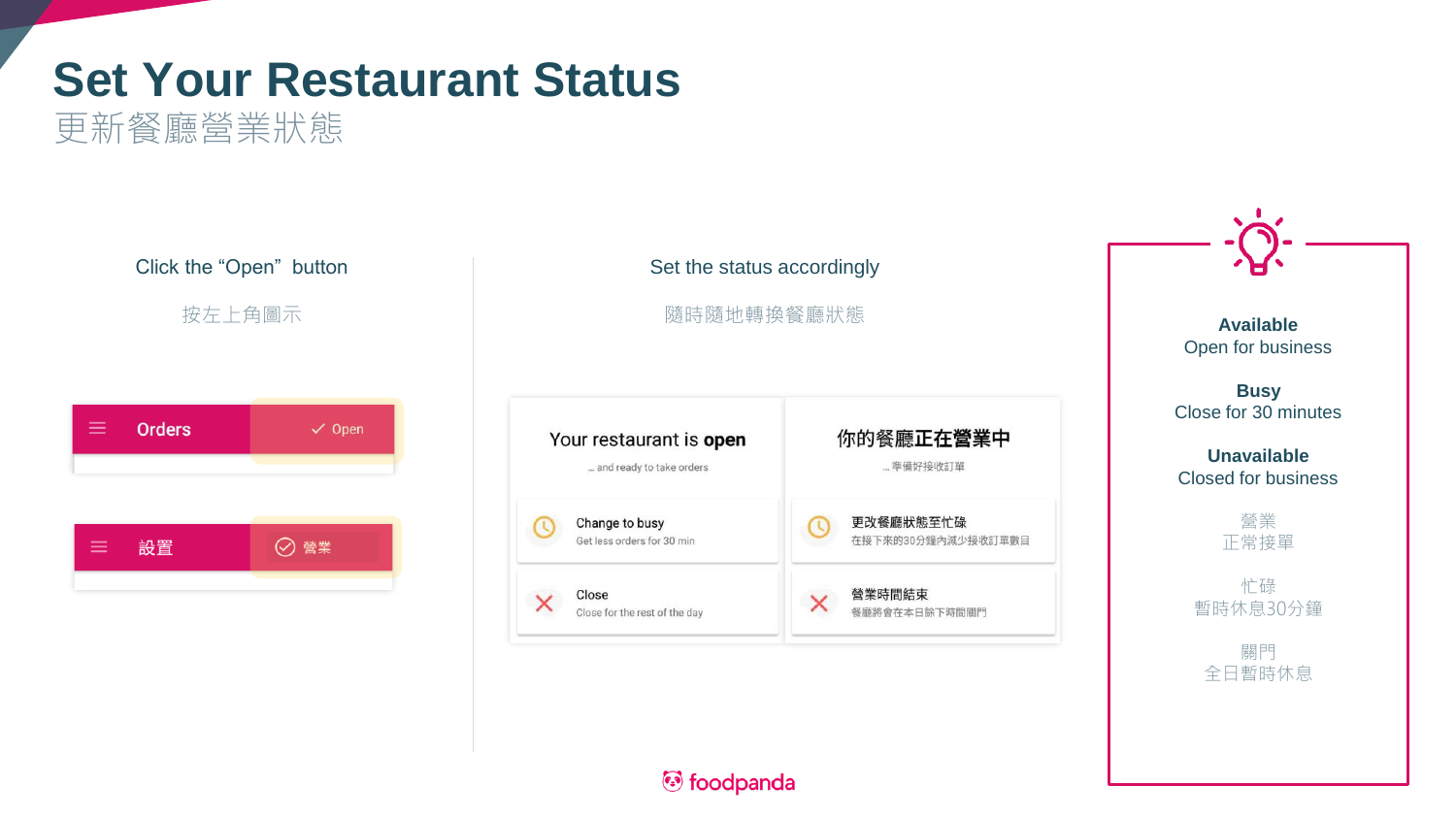

#### Go to Main Menu, switch to "Order Processing"

#### 按主選單,選擇「訂單處理中」



New - Pending acceptance Accepted - To be prepared and pass to rider Upcoming - Assigning rider and do not need to prepare now

#### 新的 - 正在等待餐廳接受 已接受 - 準備中並等待送遞員到達 即將到來的訂單 - 分配送遞員中,無須現在準備

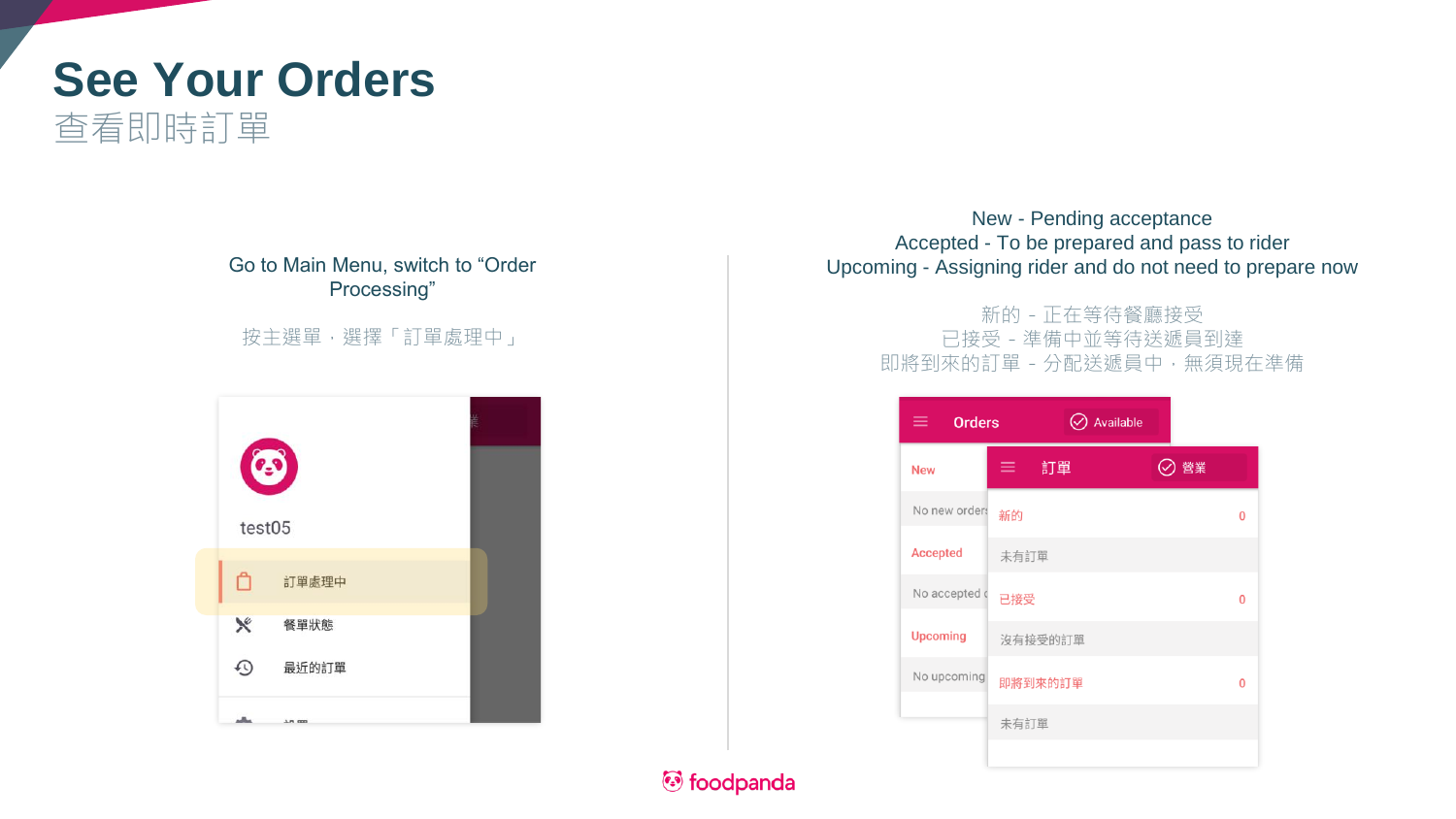

### **Accept Orders** 接受訂單

When there is a new incoming order, tablet will ring, click "View Order"

#### 當新訂單出現,接單裝置會響起, 選擇「查看訂單」

| You have a new order!                 |           |
|---------------------------------------|-----------|
| 2 items - 100                         |           |
| <b>View Order</b><br>$#12 - 2$ items  | New!<br>⋔ |
| No Rider assigned yet                 | $\Omega$  |
| <b>Accepted</b><br>No accepted orders |           |
| <b>Upcoming</b>                       | $\Omega$  |
|                                       |           |

#### View order details, make sure all items are available

#### 查閱訂單詳情,確保所有項目可供應

|    | #14 - 3 items                    |           |
|----|----------------------------------|-----------|
| O) | s1dz-f2jo                        |           |
|    | 1 x Coke                         | HK\$15.00 |
|    | 1 x Sapporo Draft Beer HK\$57.00 |           |
|    | 1 x Spicy Corn Salad HK\$17.00   |           |
|    |                                  |           |

#### Review pick up time, click Accept Order

#### 確認提取時間,按「接受」

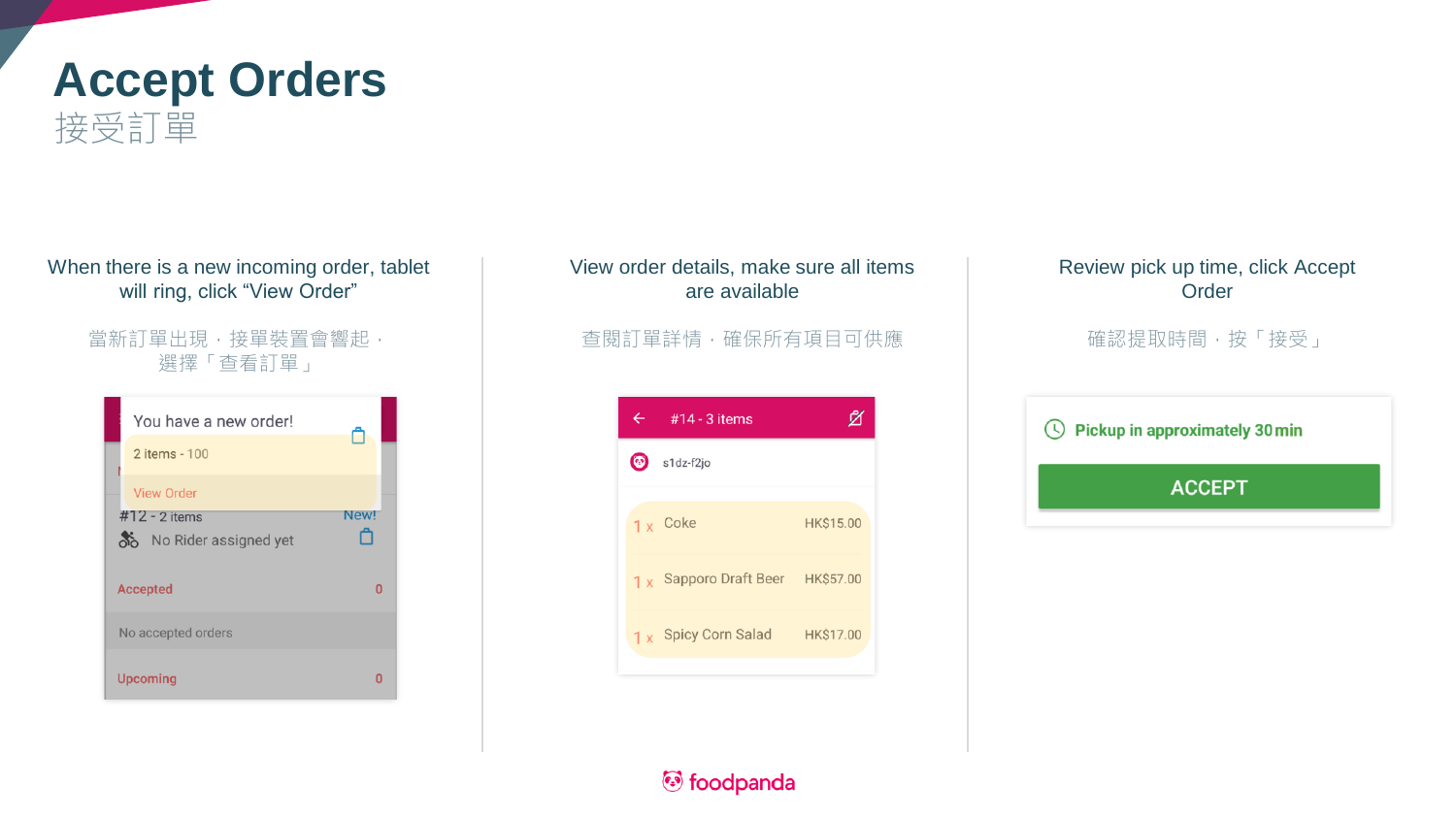A contractor of the contract of the contract of the contractor

## **Decline Orders** 拒絕訂單

|              |            | Click on the "crossed shopping<br>bag" icon |  |
|--------------|------------|---------------------------------------------|--|
|              |            | 選擇「刪去的購物袋」圖示                                |  |
| $\leftarrow$ | #16 - 3 項目 | Ø                                           |  |
| ∞            | s1dz-ag09  |                                             |  |
|              | 1 x 雪碧     | HK\$15.00                                   |  |
|              | 1 x 韓式炒年糕  | HK\$42.00                                   |  |
|              | 1 x 札幌手工啤酒 | HK\$57.00                                   |  |
|              |            |                                             |  |

#### Select the most appropriate decline reason

#### 選擇合適的拒絕原因

| 請選擇恐拒絶的原因       |                                  |       |
|-----------------|----------------------------------|-------|
|                 | ₿                                |       |
| 餐廳太忙            | 餐點售罄                             | 其他    |
|                 | Select your reason for declining |       |
|                 | Ĉ                                |       |
| <b>Too Busy</b> | Item<br>unavailable              | Other |
|                 |                                  |       |

**Declining orders will greatly affect customer experience.**

We highly recommend you to prevent order declination **by Changing Restaurant Status & Deactivating unavailable products.**

#### 拒絕訂單會嚴重影響顧客體驗

為避免任何拒絕訂單的機會, 我們建議您在餐廳太忙時 立即更改營業狀態, 並將售罄的項目盡快下架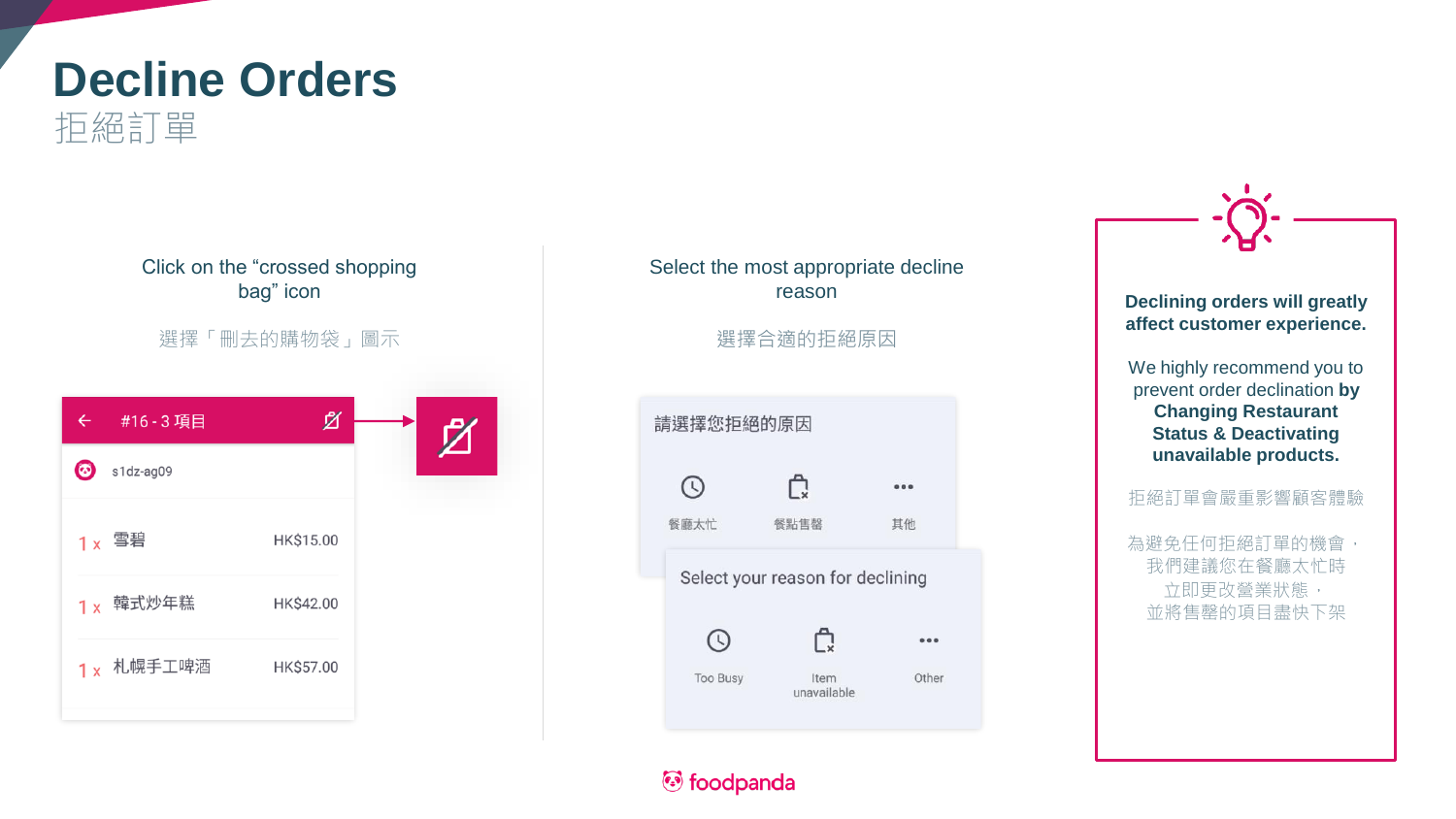## **Set Unavailable Products** 設定售罄項目



### Select corresponding menu category

選擇相關的項目分類

| Available<br>Menu Availab<br>$\omega$   |  |
|-----------------------------------------|--|
| <b>Main Menu</b>                        |  |
| Cutlery                                 |  |
| Crazy Meal Deals @ Central & Sheung Wan |  |
| Salads & Sides                          |  |
|                                         |  |

#### Click on the drop down icon, change stock status accordingly

#### 點選倒三角形圖示, 轉換至適當的庫存狀態

| $\leftarrow$<br><b>Favorite Pizzas</b> |                          | <b>Available</b><br>$(\checkmark)$                    |
|----------------------------------------|--------------------------|-------------------------------------------------------|
| Aloha Chicken                          |                          | <b>Unavailable Today</b><br>$\left(\mathsf{L}\right)$ |
| Beef Pepperoni                         |                          | <b>Unavailable Indefinitely</b><br>$(\times)$         |
| Chicken Delight                        | $\overline{\phantom{a}}$ | 營業<br>$(\vee)$                                        |
| <b>Chicken Sensation</b>               |                          | 暫停供應(今日)<br>$\left(\mathsf{L}\right)$                 |
|                                        |                          | 停止供應                                                  |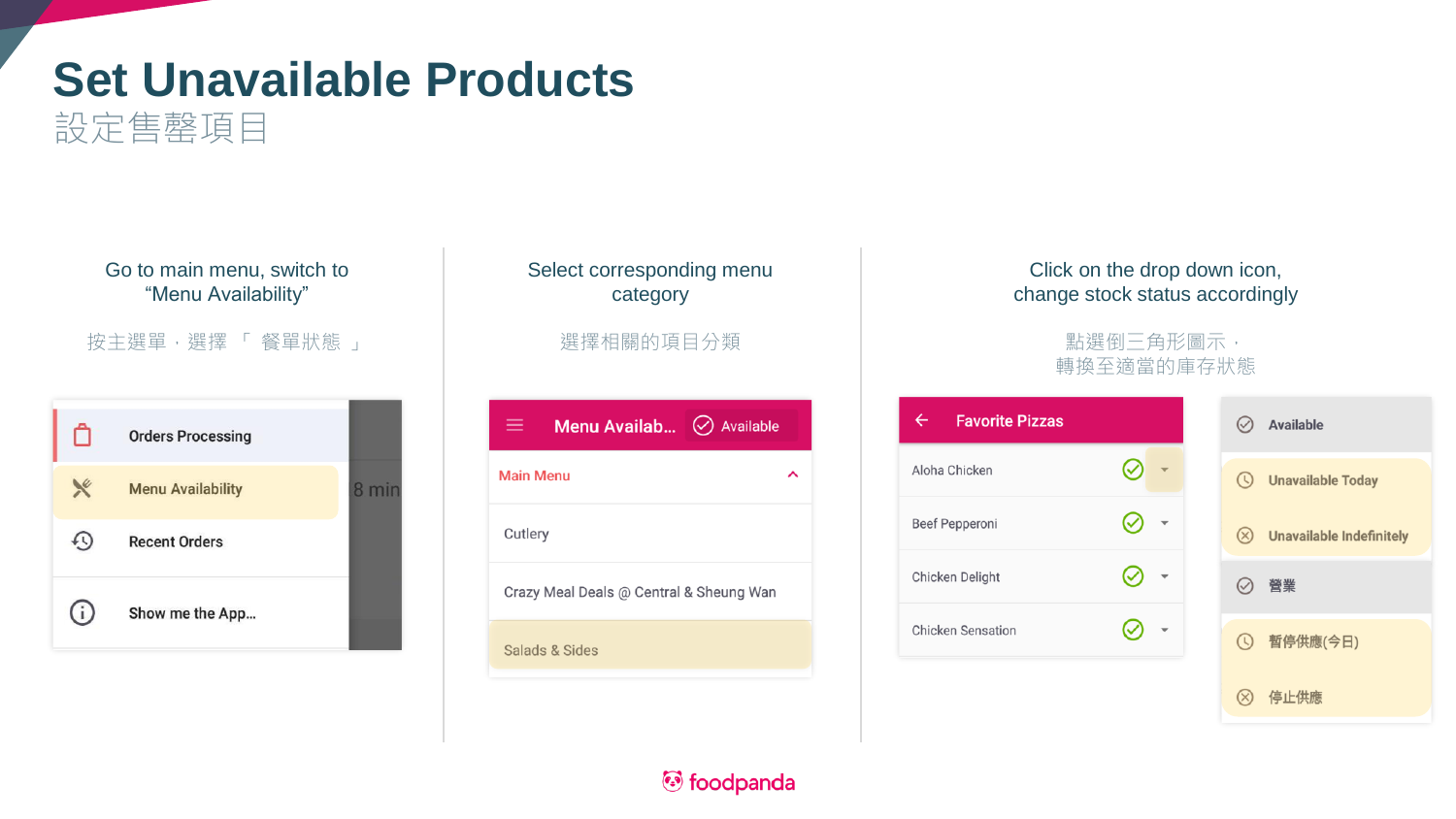## **View Recent Orders** 查看最近的訂單

Go to Main Menu, switch to "Recent Orders"

按主選單,選擇「最近的訂單」



#### View orders received today and yesterday, click on order number to view details

#### 顯示今天及昨天接收到的訂單, 點選訂單編號以查看詳細資訊

| 最近的訂單               | 營業    |
|---------------------|-------|
| 今天                  | 昨天    |
| 所有 - 3 (HK\$317.00) |       |
| $#14 - s1dz-f2j0$   | 23:00 |
| Test Order          | 已取消   |
| $#15 - s1dz - 6t11$ | 23:00 |
| Test Order          | 已取消   |
| $#16 - s1dz-aq09$   | 19:30 |
| Test Order          | 已接受   |

#### Click on "Printer" icon to reprint receipt if necessary

#### 如有需要, 點選「打印機」圖示以重印收據

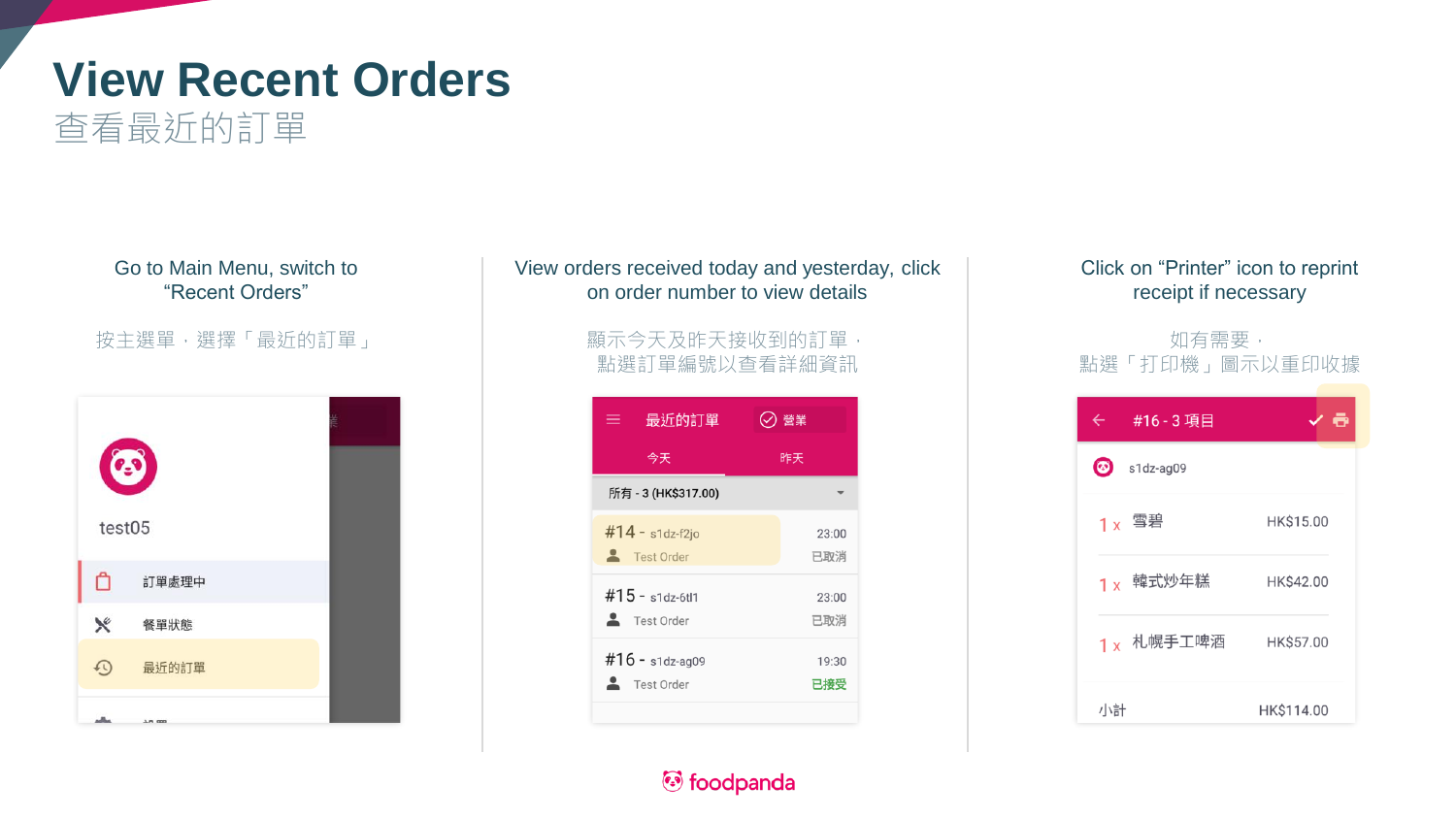### **Help & Support** 即時對話

#### Go to Main Menu, select "Help & Support" for assistance

按主選單,選擇「即時對話」

|          | 訂單處理中  |
|----------|--------|
| X        | 餐單狀態   |
| ⊕        | 最近的訂單  |
| ⊙        | 顯示應用程式 |
|          | 設置     |
| $\cdots$ | 即時對話   |
|          |        |

#### Click on "New conversation"

點選粉紅框內的 「New conversation」



If "Help & Support" did not show up, please change the app language to another one and switch it back again 如「即時對話」功能未有顯示,請將語言設定轉換至其他語言 ,再轉至「中文(香港)」

#### Follow our guide in the message box, select what are you looking for and we will advise accordingly

依照對話框內的提示,選擇所需的協助內容 我們會根據您的回應,提供不同的資訊及支援

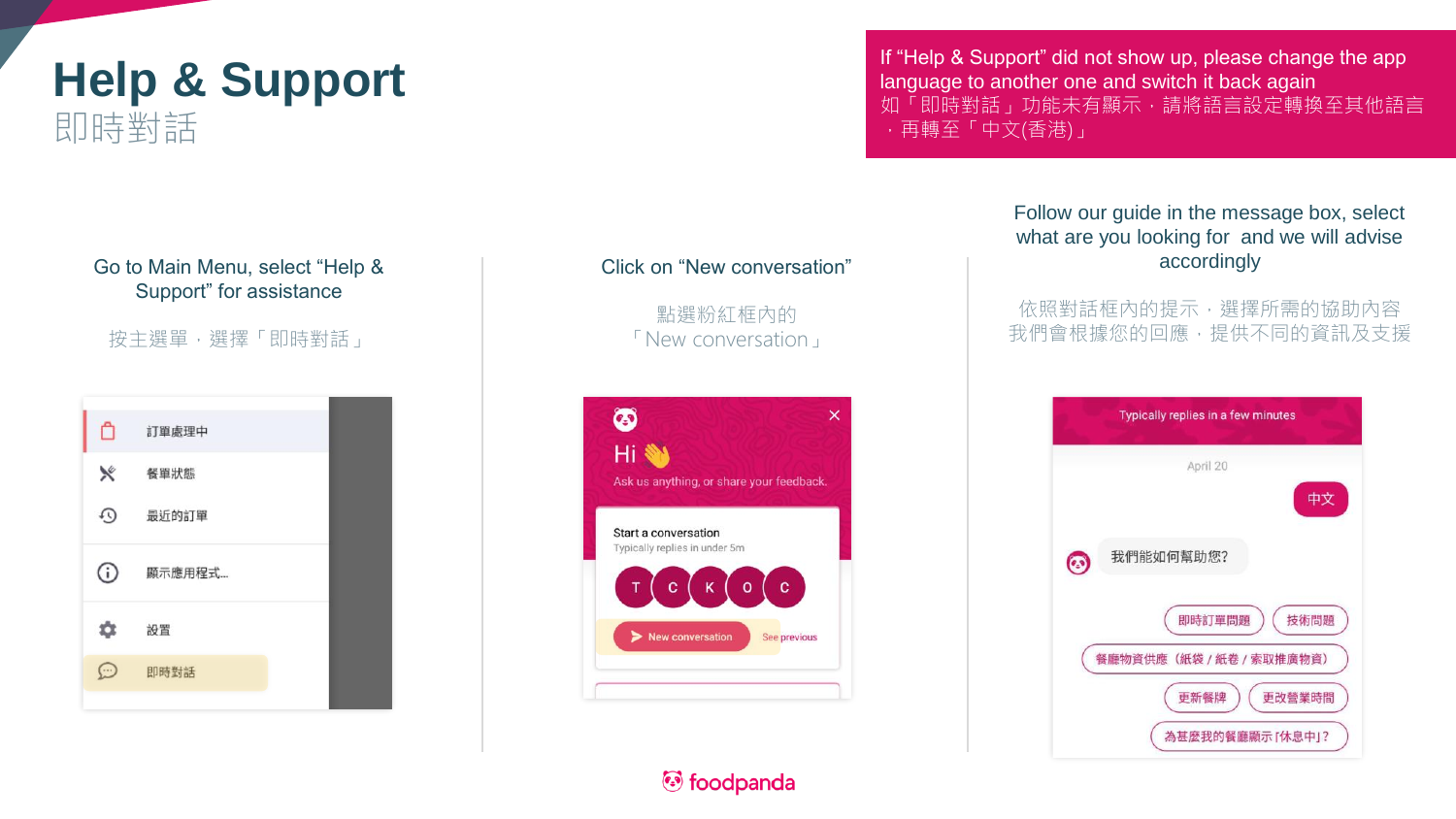### **Support Channels** 支援渠道



**Newsletter** 電郵通訊

Latest Updates 獲取最新資訊

Deals & Promotion Sign-Up 參與推廣活動



Help & Support 即時對話

Live Order Enquiry 即時訂單查詢

My Order Got Cancelled 我的訂單被取消

Order Has Not Been Picked Up Yet 訂單尚未被領取

Rider Picked Up The Wrong Order 車手提取了錯誤的訂單



Restaurant Portal 餐廳平台

> Menu Changes 餐牌更新

Invoice Download 帳單下載

Opening Hours **Change** 營業時間更改



Vendor Request Form 申請表格

> Billing Issues 帳單問題

Technical Issues 設備問題

Rider Feedback 送遞員意見反映

Paper Bags & Paper Rolls Request 餐廳物資供應